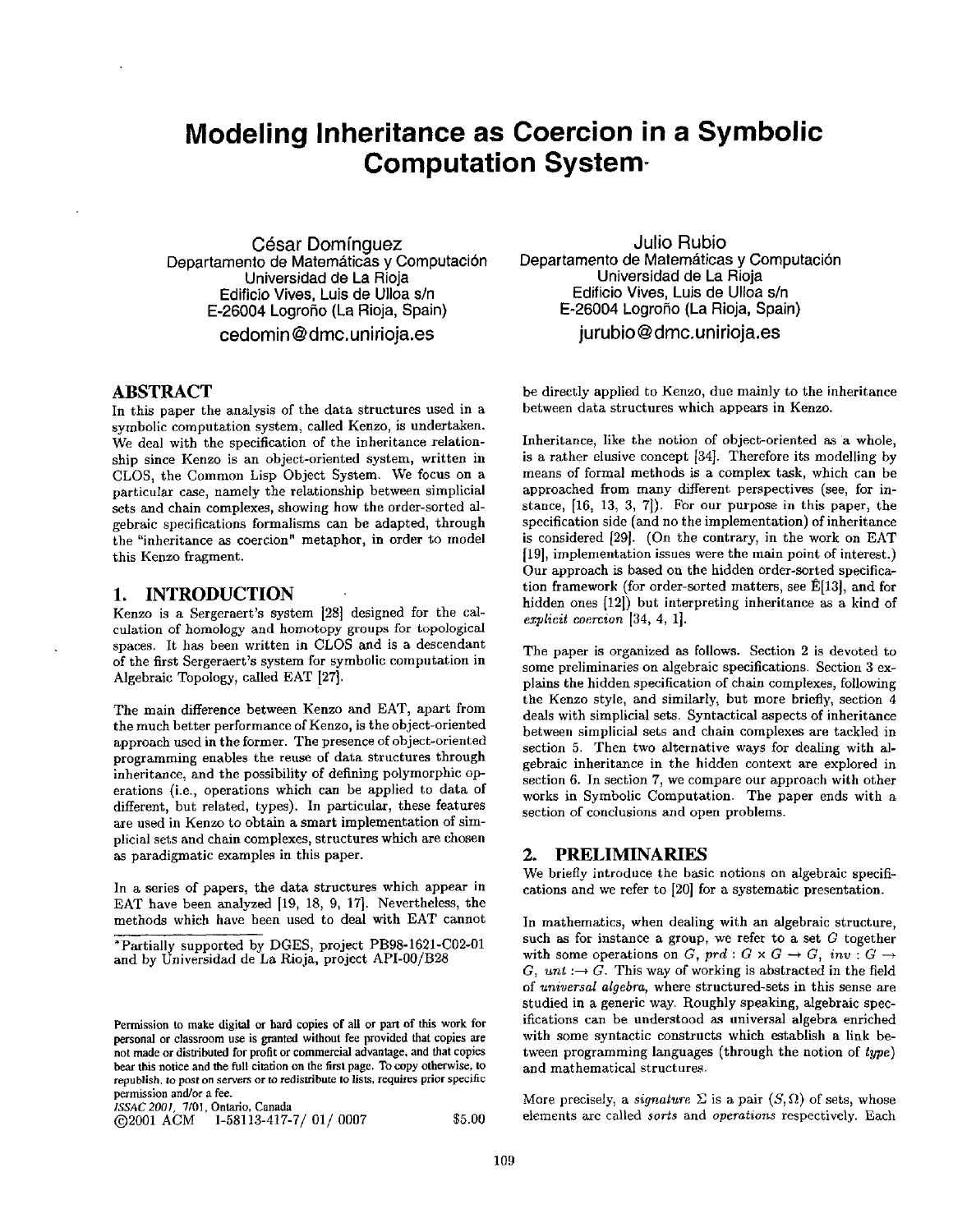operation consist of a  $(k + 2)$ -tuple,  $\omega : s_1 \dots s_k \rightarrow s$ with  $s_1, \ldots, s_k, s \in S$  and  $k \geq 0$ . In the case  $k = 0$ , the operation is called a *constant of sort s.* The sorts should be understood as the names for the sets to be defined, and the operations play the same role for operations on these sets. In the example of a group, the convenient signature is  $S=\{g\}$  and  $\Omega=\{*\colon g\circ g\to g, (')^{-1}:g\to g, e:\to g\}$ 

Then the structures of universal algebra are retrieved by means of the notion of *E-algebra*. Let  $\Sigma = (S, \Omega)$  be a signature. A *total algebra for*  $\Sigma$  (or  $\Sigma$ -algebra) assigns a set  $A(s)$ to each sort  $s \in S$ , called the *carrier set* of the sort  $s$ , and a total function  $A(\omega : s_1 \ldots s_k \rightarrow s) : A(s_1) \times \cdots \times A(s_k) \rightarrow$  $A(s)$  to each operation  $\omega \in \Omega$ . In the example, we can define a  $\Sigma$ -algebra A taking  $A(g) = G$ ,  $A(*) = prd$ ,  $A((r^{-1}) = inv)$ and  $A(e) = unt$ .

The E-algebras can be organized as a category using the following natural notion of morphism. Let A, B be two  $\Sigma$ algebras, with  $\Sigma = (S, \Omega)$ . A  $\Sigma$ -homomorphism  $h : A \rightarrow B$ *from A to B* is a family  $\{h_s : A(S) \to B(s)\}_{s \in S}$  of functions such that

$$
h_s(A(\omega)(a_1,\ldots,a_k))=B(\omega)(h_{s_1}(a_1),\ldots,h_{s_k}(a_k))
$$

for  $\omega : s_1 \dots s_k \to s \in \Omega$  and for all  $a_i \in A(s_i), i = 1, \dots, k$ .

When specifying *actual* programming systems, it is frequent to encounter maps which are *partial,* that is to say, which axe undefined for certain arguments. A *partial algebra* [20, 2] A is defined as an algebra except that for each operation  $\omega : s_1 \dots s_k \to s$ , the map  $A(\omega) : A_{s_1} \times \cdots \times A_{s_k} \to A_s$ is defined on a (possibly proper) subset of  $A_{s_1} \times \cdots \times A_{s_k}$ , denoted by  $Def(A(\omega))$ .

In order to obtain a category of partial algebras, it is necessary to adapt the definition of homomorphism. One of the possibilities, which is useful for the purposes of this paper, is the following. A *weak homomorphism* between partial algebras [20, 2] is defined as a homomorphism  $h : A \rightarrow B$  except that, for any operation  $\omega : s_1 \ldots s_k \to s$ , if  $(a_1,\ldots,a_k) \in$  $Def(A(\omega))$  then  $(h_{s_1}(a_1),...,h_{s_k}(a_k)) \in Def(B(\omega))$ , and in this case:  $h_s(A(\omega)(a_1,..., a_k)) = B(\omega)(h_{s_1}(a_1),..., h_{s_k}(a_k)).$ 

Since we are interested in object-oriented matters, we will use a particular case of algebraic specification, known as *hidden specification* (see [12] for details).

Let  $V\Sigma = (VS, V\Omega)$  be a signature. Let us fix a  $V\Sigma$ -algebra D and let us include in  $V\Omega$ , as constants, the elements of the carrier sets of  $D$  which do not correspond with constants previously found in  $V\Omega$ . The elements of  $VS$  are called *visible sorts* and those of  $V\Omega$  are called *visible operations*. The VE-algebra D is called *data domain.* Then a *hidden signature,* on  $V\Sigma$  and D, is a signature  $H\Sigma = (S, \Omega)$  such that:

- $S = HS \cup VS$ ; the elements of *HS* are called *hidden sorts* of HE.
- $\Omega = H\Omega \cup V\Omega$  and for each operation  $\omega : s_1, \ldots, s_k \rightarrow s$ in  $H\Omega$  the following property holds: in  $s_1,\ldots, s_k$  there is one and only one hidden sort and it is assumed this

hidden sort appears in the first position (that is, it is  $s_1$ ).

(This definition only covers a particular case of the notion introduced in [12], but it is enough for our purposes in this paper.)

A *hidden algebra A* for a hidden signature  $H\Sigma$ , on  $V\Sigma$  and D, is a H $\Sigma$ -algebra such that  $A_{V\Sigma} = D$  (in other words, the restriction of A to the visible part is equal to the data domain D). A *hidden morphism* between two hidden algebras is a  $H\ddot{\Sigma}$ -homomorphism f such that  $f_D$  is the identity on D.

The (partial) hidden algebras for a hidden signature  $H\Sigma$ , on  $V\Sigma$  and D, together with the (weak) hidden morphisms, define a category, which is denoted by  $HAlg^D(H\Sigma)$ .

## **3. HIDDEN SPECIFICATION OF CHAIN COMPLEXES**

*A chain complex*  $(C_p, d_p)_{p \in \mathbb{Z}}$  is a family of free Z-modules  $(C_p)_{p \in \mathbb{Z}}$ , together with a family of Z-module morphisms  $(d_p)_{p \in \mathbb{Z}}$ , the *differential maps*, such that  $d_p : C_p \to C_{p-1}$ , and  $d_{p-1} \circ d_p = 0$ , for each  $p \in \mathbb{Z}$  (see [21]). The elements • of Cp are called *combinations* of *degree p.* 

Following closely the Kenzo way of working, a signature for dealing with the elements of chain complexes is composed of:

| $zero - cmbn$ : $int \rightarrow cmbn$ |                                                                   |
|----------------------------------------|-------------------------------------------------------------------|
|                                        | $cmbn - opps : cmbn \rightarrow cmbn$                             |
|                                        | $n$ – cmbn : int $\times$ cmbn $\rightarrow$ cmbn                 |
| $cmbn-degr : cmbn \rightarrow int$     |                                                                   |
|                                        | $2cmbn - add \cdot chcm \times cmbn \times cmbn \rightarrow cmbn$ |
|                                        | $d\mathit{ffr}$ : chcm $\times$ cmbn $\rightarrow$ cmbn           |
|                                        | cmpr : chem $\times$ gnr $\times$ gnr $\rightarrow$ bool3         |

Here, the sort *gnr* stands for the *generators* set (in other words, the basis for any chain complex must be *subsets* of the carrier set for *gnr),* the sort *cmbn* for *combinations,* the sort *chcm* for the families of chain complexes, and *bool3*  refers to a three-valued *(equal, greater, less)* checking set. Thus, the meaning of the operations is clear. Let us only remark that *cmpr* represents a (partial) map which, at each degree, gives a total order on the basis of a concrete *chcm.* 

From the hidden point of view, a hidden signature  $CC_{imp}$ (the suffix *imp* is used by the original relation of these constructions with implementation issues; see [19]) is obtained by declaring *chcm as* the unique hidden sort (this automatically classifies each operation as visible or hidden) and by defining a data domain D.

Let us define  $D_{int} = \mathbb{Z}$ ,  $D_{bool3} = \{equal, greater, less\}$  and  $D_{gnr} = B$ , where B is a graded set  $B = {B_p}_{p \in \mathbb{Z}} (B)$  will be the only variable set in the data domain). In order to define  $D_{\text{cmb}}$  let us consider the signature formed by constants extracted from  $D_{int}$  and  $D_{gnr}$ , the operations  $zero-cmhn$ and *cmbn - degr* and a new operation:

 $add -mm - to - cmb : int \times gnr \times cmb \rightarrow cmb$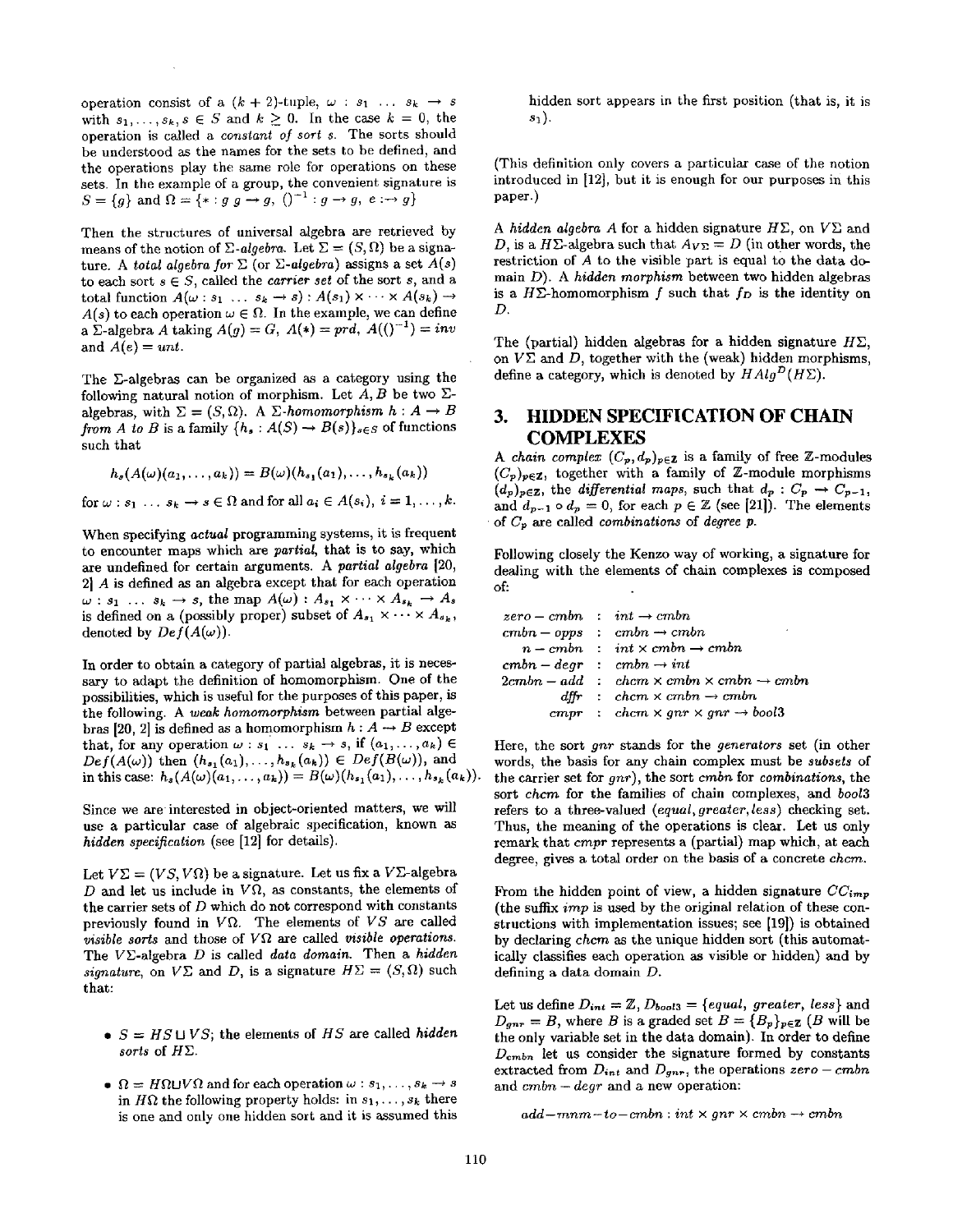This last operation is intended to capture the (partial) map formally adding a monomial to a combination (such an operation existed in EAT [27], but it appears in Kenzo only in *a destructive* version).

From this auxiliary signature, we complete a specification (see [20]), say *AUX,* by adding some natural axioms (for instance,  $add - mnm - to - cmb(0, a, x) = x$ ). Then we define  $D_{cmbn}$  as the initial model for this specification, an initial model which is described in the following result.

THEOREM 3.1. *A carrier set for cmbn in an initial algebra for AUX is* 

 $p_{p}(t_{1},a_{1}),(t_{2},a_{2}),\ldots,(t_{m},a_{m})] > | \quad p\in \mathbb{Z},\; m\in \mathbb{Z},$ 0,  $t_i \in \mathbb{Z}, t_i \neq 0$  and  $a_i \in B_p$ ,  $\forall i = 1, \ldots, m$ 

This description of the combinations in  $D_{cmbn}$  directly corresponds to the representation used in Kenzo.

This completes the definition of the hidden signature  $CC_{imp}$ , because visible operations are fixed in a natural way. Nevertheless in order to fit more closely the features of Kenzo, we introduce a syntactic construction which will be also useful when dealing with inheritance. We consider an operation:

$$
coer-cmbn: int\times gnr\rightarrow cmbn
$$

defined by:  $coer - cmbn(p, a) = < p, [(1, a)] >$ . When an operation symbol is prefixed by *coer,* this means that it is a *coercion* and then that certain previously defined operations *are overloaded* in a *polymorphic* way. In this particular case, it is assumed that a new operation

$$
\textit{dffr} : \textit{chem} \times \textit{int} \times \textit{gnr} \rightarrow \textit{cmbn}
$$

is canonically defined by:

$$
d\!f\!f\!r(cc,p,a) := d\!f\!f\!r(cc,coer -cmbn(p,a))
$$

This accurately models the implementation strategy used in Kenzo [28].

We pay now some attention to the way in which chain complexes are represented in Kenzo. Let us denote for  $C_{imp}$ the subcategory of  $HAlg^D(CC_{imp})$  formed by the objects on which the necessary axioms to obtain *actual* chain complexes (imposing  $d_{p-1} \circ d_p = 0$  and so on) hold. Only the elements of  $D_{cmb}$  whose generators are ordered with respect to *cmpr are* considered. Due to this restriction on cmbn, the function *2cmbn - add,* which is determined from *cmpr*  in a natural way, is implemented in Kenzo by an efficient algorithm on these ordered elements (see again [28]).

Let us consider the hidden  $CC_{imp}$ -algebra  $A^{can}$  such that the elements of  $A_{chem}^{can}$  are pairs of functions  $(c, d)$ , with  $c$ :  $D_{gnr} \times D_{gnr} \rightarrow D_{bool3}$  and  $d : D_{cmbn} \rightarrow D_{cmbn}$  such that  $c$  is a total order on the generators at each degree and  $d$  is a representation of the differential of a chain complex, both satisfying partiality conditions. Then it is straightforward to complete the definition of the  $CC_{imp}$ -algebra  $A^{can}$ . The following result can be easily proved.

THEOREM 3.2. *The*  $CC_{imp}$ *-algebra A<sup>can</sup>* is a final object in  $\mathcal{C}_{imp}$ .

This result should be compared, firstly, with a general result stated in [12], and, secondly, with the implementation strategy used in Kenzo [28]. The theorem on the existence of hidden final objects formally proves that the Kenzo representation is the "most general" possible (being, nevertheless quite efficient, since it is "minimal", in a certain sense, among all the isomorphic final objects in  $C_{imp}$ ) and it shows that the hidden machinery is suitable to specify symbolic computation systems like Kenzo.

#### 4. **4. HIDDEN SPECIFICATION OF SIMPLI-CIAL SETS**

In the previous section, we have shown how the hidden techniques correspond very nicely to the way of working in the Kenzo system. For simplicial sets, things are a bit more complex, because in Kenzo simplicial sets are considered a *subclass* of chain complexes. In this section we show how the description given in [27] for simplicial sets in the EAT system can be adapted to the hidden framework (we refer to [22] and [18] for the general definitions on simplicial sets).

The "minimal" signature for dealing with simplicial sets is:

$$
dgnr : nat \times absm \rightarrow absm
$$
  
gmsm : absm \rightarrow gnr  
face : smst \times nat \times nat \times absm \rightarrow absm

where *gnr* denotes a set of *geometric simplexes, absm* the set of the *abstract simplexes* and *smst* is the *hidden* sort for simplicial sets. The operations *dgnr* and *face* represent, respectively, the degeneracy and face operators, and *gmsm* extracts from an abstract simplex the corresponding geometric simplex.

As data domain, we define  $D_{nat} = \mathbb{N}, D_{gnr} = B = \{B_p\}_{p \in \mathbb{Z}},$ with  $B_p = \emptyset$  if  $p < 0$  (from this technical condition, we will get an homogeneous representation of geometric simplexes and chain complexes generators) and we choose as  $D_{absm}$ , the initial model for the following specification. The signature contains the elements of  $D_{nat}$  and  $D_{an}$  as constants, the operation *dgnr* and, in addition, a new operation:

$$
coer-absm: gnr \to absm
$$

intended to transform a geometric simplex into the corresponding *non-degenerate* abstract simplex. This signature, together with the natural axioms and partiality conditions, define a specification whose initial model is used to define *Dabsm,* the set of abstract simplexes. A description for *Dabsm* is:

$$
\{<(j_k,...,j_1), a> | a \in B_n, \text{ for some } n \in \mathbb{N}, k \in \mathbb{Z}, k \ge 0, j_i \in \mathbb{N}, \forall i = 1,...,k, j_k < n+k \text{ and } j_i > j_{i-1}, \forall i = 2,...,k\}
$$

(This is not really the description suggested by Kenzo, which is based on a smart and very efficient numerical encoding of the *degeneracy list*  $(j_k, \ldots, j_1)$ , but it is closer to the usual presentation in simplicial topology; see [22].)

This completes the definition of a hidden signature for simplicial sets since the visible operations are fixed on the data domain. In particular we define:  $coer-absm(a) := < (0, a > 0)$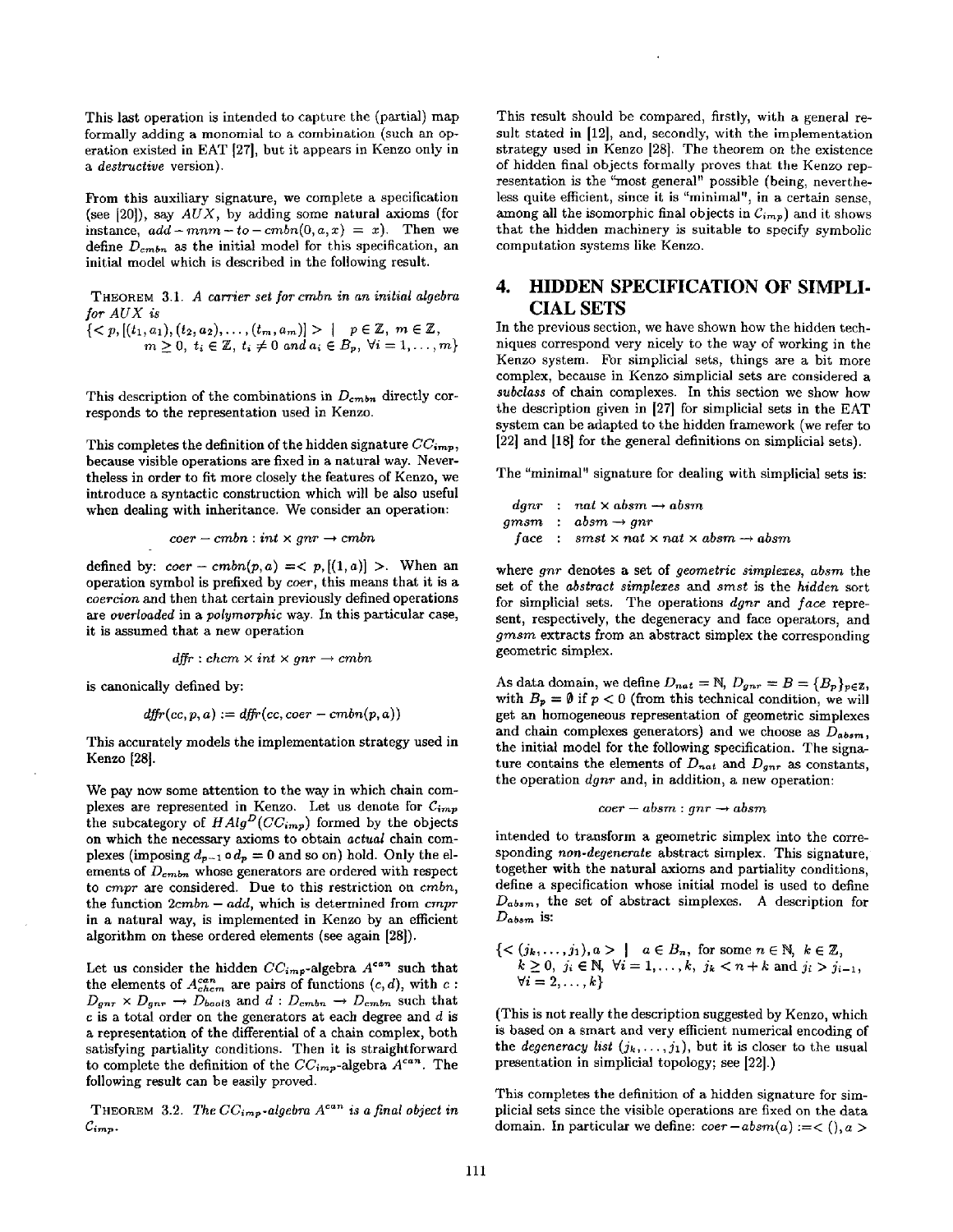for each geometric simplex a, and, if this operation is included in the signature, a polymorphic operation (which is present in Kenzo) appears:

 $face: smst \times nat \times nat \times gnr \rightarrow absm$ 

As for chain complexes, a final object for a hidden category is obtained by simply storing the tuples of functions associated with the algebraic structure. In this case the only essential function is the face operator:

$$
f: D_{nat} \times D_{nat} \times D_{absm} \rightarrow D_{absm}
$$

(see [18] for details).

#### 5. **5. PUTTING TOGETHER CHAIN COMPLEXES AND SIMPLICIAL SETS**

As it has been previously mentioned, Kenzo considers a simplicial set as a particular case of a chain complex, because a simplicial set can be interpreted as an *Eilenberg-MacLane FD-comples:* (see [22], page 93). Roughly speaking, a simplicial set *(X, face)* is endowed with a differential structure

$$
d_n:C_n(X)\to C_{n-1}(X)
$$

where  $C_n(X)$  is the free Z-module generated on the *n*-geometric simplexes of  $X$ , and essentially,

$$
d_n(-) := \sum_{i=0}^n (-1)^n face(X, i, n, -).
$$

The previous system EAT provides a construction function which builds this chain complex from a simplicial set, when needed. Nevertheless, Kenzo adds to the simplicial set structure this particular chain complex using the inheritance technique provided by object-oriented programming, getting a reuse of the common elements. Besides, we obtain, in an automatic way, some important polymorphic functions, such as an equality test, *cmpr*, or the differential operation dffr. This illustrates, in this particular case, the benefits of the object-oriented programming from the software engineering point of view.

To deal with this new situation, a first attempt is to use an *order-sorted specification* [13]: a new signature  $SS_{imp}$  is obtained by adding to the signature *CCimp* of section 3 the operations on simplicial sets of section 4, by repeating the operations of *CCi,~p* changing everywhere the sort *ehem* by *smst*, and by declaring *smst* < *chcm*.

However, this approach is not convenient at least for two reasons. The first one is syntactical in nature: the *reuse as*sociated to the inheritance concept is lost, because some operations must be *explicitly* redefined (for overloading). The second one is most important: to the syntactical declaration *smst < chcm* corresponds, at the model level, the fact that  $A_{smst} \subseteq A_{chem}$  for each *order-sorted* algebra (see [13]). But, the final objects in the previous sections illustrate the well-known fact that inheritance, in the *universal algebra*  context, is rather a *forgetting* matter and not an *inclusion*  one.

This weakness of the original order-sorted approach has been remarked by several authors. In particular in [23], in the context of the CoFI Algebraic Specification Language, CASL [30], two subsorting relationship  $\leq^1$ ,  $\leq^2$  are considered. The first one  $\leq^1$  is related to the usual interpretation as inclusions, and the second one  $\leq^2$  is closer to the interpretation as coercions. (The idea of interpreting a sort relation as a coercion is not original from [23], since it had previously been proposed by other authors in [34, 4], for instance.) Obviously our declaration *smst < chcm* should be interpreted as *smst*  $\leq^2$  *chcm* rather than as *smst*  $\leq^1$  *chcm.* 

Thus, we define our definitive  $SS_{imp}$  signature by adding to  $CC_{imp}$  the operations on simplicial sets and a new operation:

$$
coer-chem: smst \rightarrow chem
$$

Even if this operation does not appear explicitly in Kenzo (it is subsumed by the fact that simplicial sets are defined as a subclass of chain complex<sup>1</sup>), it allows us to specify, at the syntactical level, all the Kenzo features (including polymorphism/overloading of operations) without including any redundant information.

From the semantical point of view, it is needed to require *coer - chcm* to respect the equality test between geometric simplexes (let us observe that the geometric simplexes of the simplicial set are the generators of the associated chain complex) and the differential operator (that is to say, the differential associated to a coerced chain complex must be coherent with the corresponding as a FD-complex).

Bearing in mind these conditions, the hidden specification of inheritance is approached in two different ways in the following section.

#### **HIDDEN SPECIFICATION OF INHERI-**6. **TANCE**

Let us note that even if the signature  $SS_{imp}$  has been completely defined in the previous section, its nature as *hidden*  signature has not been elucidated yet. Essentially it lacks the determination of the *hidden* sorts. It is natural to require the sort *smst* to be a hidden sort. But, the nature of *chcm* is more controversial.

If *smst* and *chcm* are considered "at the same level", they should be both hidden sorts. On the contrary, if *chcm* is considered a previous, auxiliary, data structure, it should be declared a visible sort. In the following two subsections, both alternatives are explored.

### **6.1 Hidden signature with two hidden sorts**

If both *smst* and *ehcm are* declared hidden sorts, the signature  $SS_{imp}$  can be directly considered a hidden signature, since the data domain parts  $D_{\text{cm}}$  and  $D_{\text{abs}}$  can be fixed by initial models as explained in sections 3 and 4.

Nevertheless, this hidden signature is more complex than those analyzed in [19], because it is not a pure *deconstructor*  signature (see [17]). In other words,

 $coer - chem : smst \rightarrow chem$ 

is a *constructor* for the hidden sort *chcm,* and this implies that the techniques to be used are more complex. But this

<sup>&</sup>lt;sup>1</sup>To be precise, simplicial sets are a subclass of coalgebras and these are a subclass of chain complexes.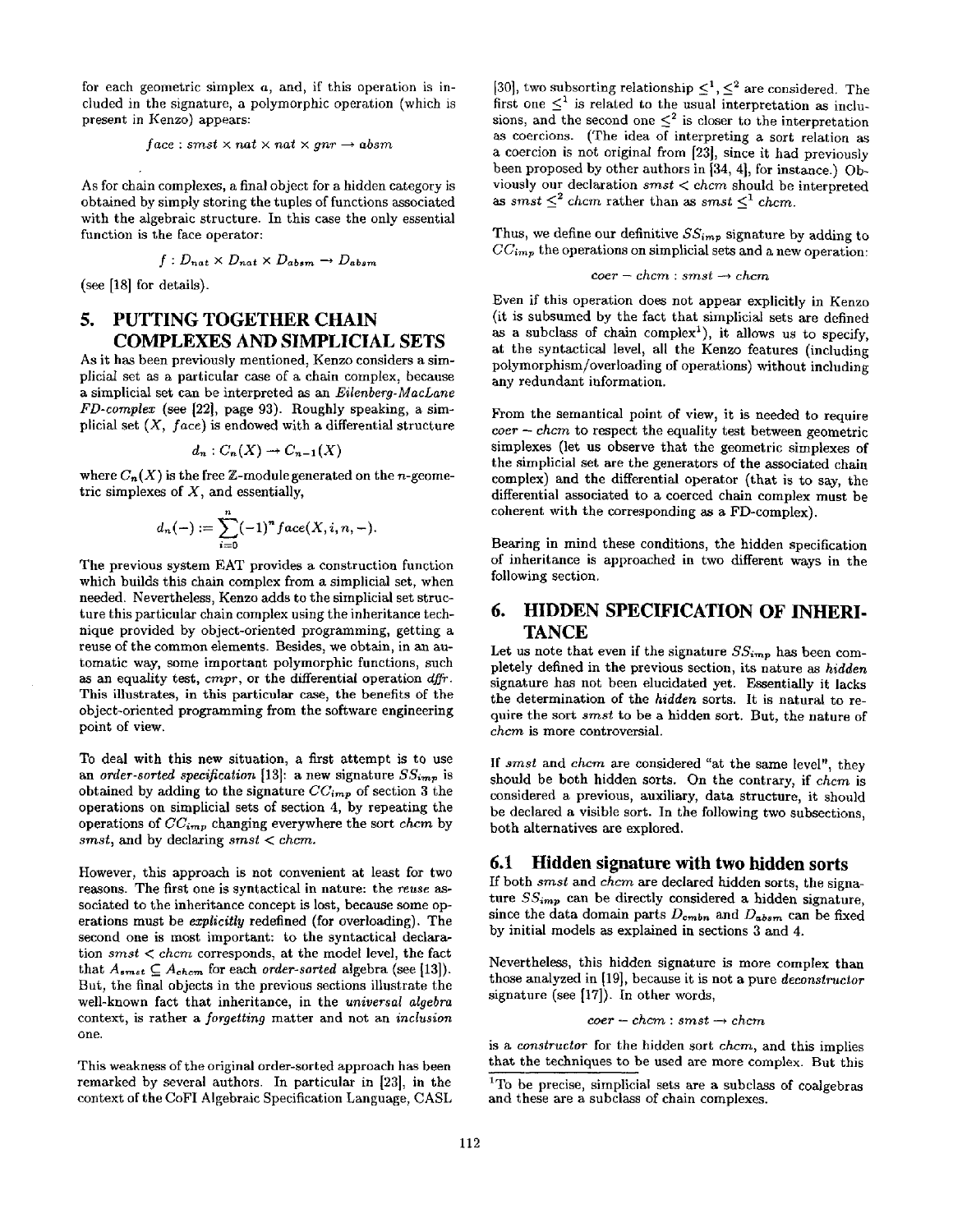kind of signatures are covered by the result on the existence of final objects in hidden categories of [12]. This result is not directly applicable to our case, because we are dealing with *partial* algebras, but we are able to modify it to our particular case and to prove the following result.

THEOREM 6.1. *The hidden category of simplicial sets on the signature*  $SS_{imp}$ , with two hidden sorts smst and chcm, *has a final object.* 

In addition, this final object admits the following *functional*  description, denoted by  $B^{can}$ . The elements of  $B^{can}_{chem}$  are the same pairs of functions  $(c, d)$  of the section 3, and the elements of  $B_{smst}^{can}$  are pairs of functions  $(c, f)$ , with  $c$ :  $D_{gnr} \times D_{gnr} \rightarrow D_{bool3}$  and  $f : D_{nat} \times D_{nat} \times D_{absm} \rightarrow D_{absm}$ such that  $c$  is a total order on the geometric simplexes at each degree and  $f$  is a representation of the operator face of a simplicial set, both satisfying the natural partiality conditions. Now the constructor is defined in a natural way:  $B^{can}(coer - chcm)(c, f) = (c, d_f)$ , where  $d_f$  is a representation of the differential FD-operator defined from f. This final object corresponds very closely to the way in which simpliciai sets have been implemented in the Kenzo system.

In order to interpret the operation *coer - chcm,* let us note that the explicit representation of simplicial sets is given by four maps (since visible operations are fixed on the data domain):

$$
c: D_{gnr} \times D_{gnr} \rightarrow D_{bool3}
$$
  
\n
$$
f: D_{nat} \times D_{nat} \times D_{absm} \rightarrow D_{absm}
$$
  
\n
$$
+: D_{cmbn} \times D_{cmbn} \rightarrow D_{cmbn}
$$
  
\n
$$
d_f: D_{cmbn} \rightarrow D_{cmbn}
$$

But the addition is induced by the comparison test c, and the differential by  $c$  and the face operator  $f$ . Hence in the final object only  $c$  and  $f$  are necessary. If a simplicial set is identified with the four operations above, it is clear that the coercion *coer- chcm* (and thus the inheritance relationship) can be interpreted as a *forgetful* mapping.

## **6.2 Hidden signature with a unique hidden sort**

If we decide to declare *chcm as a visible* sort, then things are easier, because the signature  $SS_{imp}$  becomes a *deconstructor* signature and the general results for this particular kind of signatures of.[19] and [17] can be applied.

But in this case the data domain must be completed with a new set  $D_{chem}$ . The elements in  $D_{chem}$  should be interpreted as the ground on which simplicial sets are built. Bearing in mind this interpretation, it is clear that to get enough simplicial sets,  $D_{chem}$  should be defined as the carrier set for the final object of Theorem 3.2. The fact that  $D_{\textit{cmbn}}$  and  $D_{\textit{absm}}$  are defined through initial models, while  $D_{chem}$  is fixed by means of a final model, reflects the different nature of *cmbn* (or *absm)* and *chcm,* even being both visible sorts: the first one specifies *elements* (so, it is convenient to get as few data items as possible), and the second one specifies *families of elements* of the first type (and then we need a representation as general as possible).

On this hidden signature, the operation *coer - chcm* can be

not only constrained, but completely defined. The definition illustrates, again, the coercion/inheritance relationship as a forgetful mapping.

Then the next theorem follows from general results in [12] and [17].

THEOREM 6.2. *The hidden category of simplicial sets on the signature SSimp, with a unique hidden sort smst, has a final object.* 

Besides, the final object (as it is showed in [17]) can be described by means of tuples of functions. Interestingly enough (but not surprisingly), the functional final objects of the two last theorems are exactly identical as standard (no hidden)  $SS_{imp}$ -algebras (obviously the final morphisms are different in both categories). As a consequence, we deduce that this modelling technique also corresponds nicely to the Kenzo implementation strategy.

# **7. RELATED WORK IN SYMBOLIC COM-PUTATION**

In the previous sections we have mentioned, when necessary, references both to the theory of object-oriented programming and to the algebraic specifications field. In this section we focus on papers dealing with the interaction between Symbolic Computation and Type Theory.

The paper should be first read in the context of our previous papers on the EAT system: [19] (where implementation issues are mathematically modeled), [17] (in which the relationship with hidden specifications and coalgebras is explored) and [9] (where our constructions are expressed in an institutional framework; for the concept of *institution,* **see**  [24] or [6]). Our approach seems to be quite original, in the sense that it deals with the *modeling* of a system already produced: we are not trying to explain the way in which a type system has been designed or used for implementing a computer algebra program, but rather to obtain mathematical models (through algebraic specifications machinery) in order to have enough resources for *reasoning* on the *internal*  processes of computation in the EAT and Kenzo systems.

Nevertheless, it is clear that our research line is not separate from the main topics in type systems for Symbolic Computation. We briefly comment some of these topics.

In a first block of papers, we find those related to, or inspired by, the system AXIOM (previously Scratchpad) [15]. And the main reference should be the work explaining the ideas used in the development of AXIOM, [8] for instance. There are several differences between our approach and the one in AXIOM. A first source of differences comes from the systems themselves: AXIOM has been designed to be a general purpose Computer Algebra system and Kenzo is a special purpose program created for computing homology and homotopy groups. In addition, the research in [8] focused on a system in progress and the aim was, among others, to improve the type system; on the contrary our objective is not to influence the Kenzo system (which is running, and well, since several years ago), but rather to introduce tools for reasoning on its results. From a technical point of view,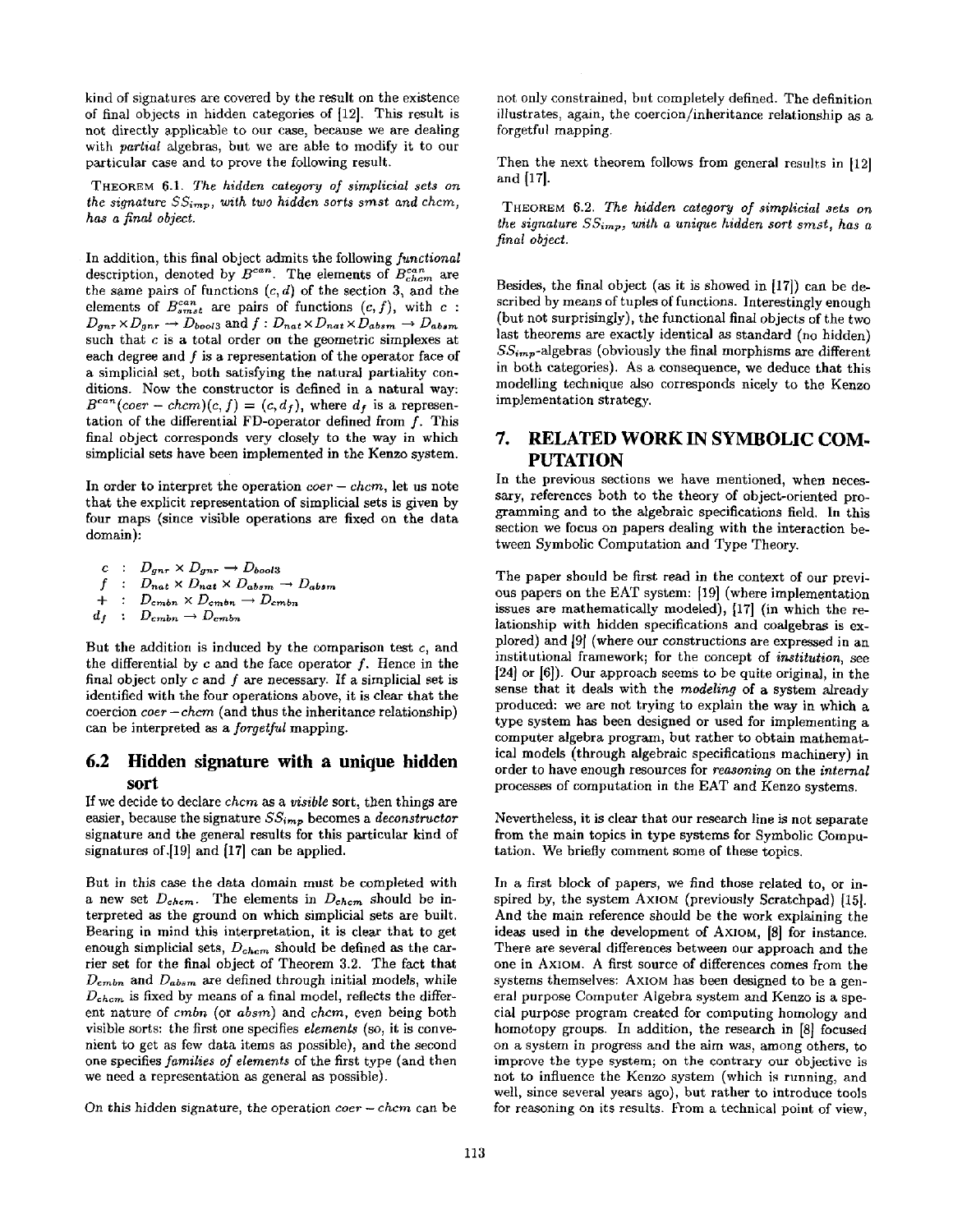AXIOM is based on a type system which is explicitly *secondorder* (through the notions of *category* and *domain),* while Kenzo is directly constructed on CLOS and then the dynamic typing strategy of Common Lisp is used. We claim that, in order to specify EAT and Kenzo, the standard firstorder approach is enough (this is the reason why we rely on [20] and [12], for instance, and no on higher-order techniques in algebraic specifications, such as [2] for example), even if the implementation uses (higher-order) functional programming intensively. Finally, a last difference between the work on AXIOM and our approach is the relevance of *infinite data structures.* Even if in AXIOM domains can be implicitly infinite, in EAT and Kenzo (and, in fact, in any *general* system for computing in Algebraic Topology) this feature must be explicitly managed. Or, rather, the unusual aspect is that both finite and infinite objects *(effective* and *locally effective* objects, in Sergeraert's terminology [26], [25]) must be considered: with the first ones we can compute (the Betti numbers of a *finite* simplicial set, for instance) and the second ones can be handled (by means of certain functors) and are used for computing with their *elements* (computing the faces of a simplex, for example; no difference with AXIOM on this second aspect).

The notion of *coercion* has been used by several authors in the field of Symbolic Computation, in particular by Weber [31], [32], [33] and Doye [11], [10]. Weber's approach is more "syntactic" in nature: he deals with the notion of coercion (and the related concept of *coherence)* in type systems for Computer Algebra packages and is interested in *type inference,* and not, as in our case, in the abstract data type, model-based, point of view. Doye's perspective is closer to  $\overline{9}$ . ours, since he uses order-sorted algebras, but his aims are to prove the (general and algorithmic) *existence* of coercions for pairs of AXIOM types. In our case, a coercion is used to model, at the algebraic level, an already existing relationship at the implementation level between data structures: 10. the relationship induced by inheritance in an object-oriented programming language (hence, both the existence and the algorithmic nature of the relation is *a priori* known).

Last in this block, the Weyl computer algebra substrate [35] is a system written, as Kenzo, in CLOS. The Weyl system provides an *infrastructure for developing* computer algebra programs embedded in more general applications (integrating numerical methods and user interfaces, for example). However, our objective is to give a *superstructure for reasoning* on some concrete systems. An interesting question (but quite unrelated to our research project) is to know whether the Kenzo system could be suitably reprogrammed on the Weyl substrate. Another problem, closer to our perspective, is to study whether our techniques can be, more o less directly, applied to the programs written on Weyl.

A second source of references on these topics is due to Calmet et al. [6], [5], [14]. These papers deal with the problem of *knowledge representation* and, concretely, with the representation of mathematical knowledge by means of algebraic structures. The formalism used for the specifications in the language FORMAL [6] is that of *unified algebras* [24], which allows the analyst to calculate in an integrated way with the elements and with the sorts of a specification. This point of view could be used as an alternative approach to model the

 $\bar{z}$ 

*two-layer* organization of EAT and Kenzo data structures: the computation with algebraic structures and the computation with the *elements* of the algebraic structures (these two layers are also explicitly present in Weyl [35], through the notions of *domain* and *domain element,* and implicitly in AXIOM [15]). More work will be necessary to know if the approaches of [6] and of this paper can be formally integrated.

# **8. CONCLUSIONS AND FURTHER WORK**

This paper is a first attempt to understand the inheritance mechanisms used in a symbolic computation system, known as Kenzo. With this objective in mind, two alternative approaches based on hidden specifications and coercions have been explored. We have focused on the particular case of simplicial sets and chain complexes. On these particular structures both approaches seem suitable and it is difficult to decide which is the right one (if any). The first idea (to declare both sorts involved in inheritance as hidden sorts) seems more natural, but implies more technical difficulties. Further work will be necessary to elucidate this point, moving from particular cases to a general setting. If finally these ideas are considered fruitful, then it will be necessary to translate them from the *specification inheritance* to the *implementation inheritance* field, since our actual interest is to explain, as close as possible and in a formal way, the object-oriented features of the Kenzo system. In addition, the questions raised in the previous section (in particular, the relationships with Weyl [35] and FORMAL [6]) require further investigation.

# **9. ACKNOWLEDGMENTS**

We thank to the anonymous referees several interesting pointers to related literature.

### **10. REFERENCES**

- [1] BREAzu-TANNEN, V., COQUAND, T., GUNTER, C., AND SCEDROV, A. Inheritance as explicit coercion. *Information and Computation 93* (1991), 172-221.
- **12l**  BROY, M. Equational specification of partial higher-order algebras. *Theoretical Computer Science*  57 (1988), 3-45.
- RUCE, K. The equivalence of two semantic definitions for inheritance in object-oriented languages. In *Mathematical Foundations of Programming Semantics* (1991), Pittsburgh, pp. 102-124.
- **[41**  BRUCE, K., AND WEGNER, P. An algebraic model of subtype and inheritance. In *Advances in Database Programming Language* (1990), Addison-Wesley, pp. 75-96.
- **[5]**  CALMET, J., HOMANN, K., AND TJANDRA, I. A. Unified domains and abstract computational structures. In *Proceedings AISMC'93* (1993), Lecture Notes in Computer Science 737, pp. 166-177.
- **16]**  CALMET, J., AND TJANDRA, I. A. A unified-algebra-based specification language for symbolic computing. In *Proceedings DISCO'93* (1993), Lecture Notes in Computer Science 722, pp. 122-133.